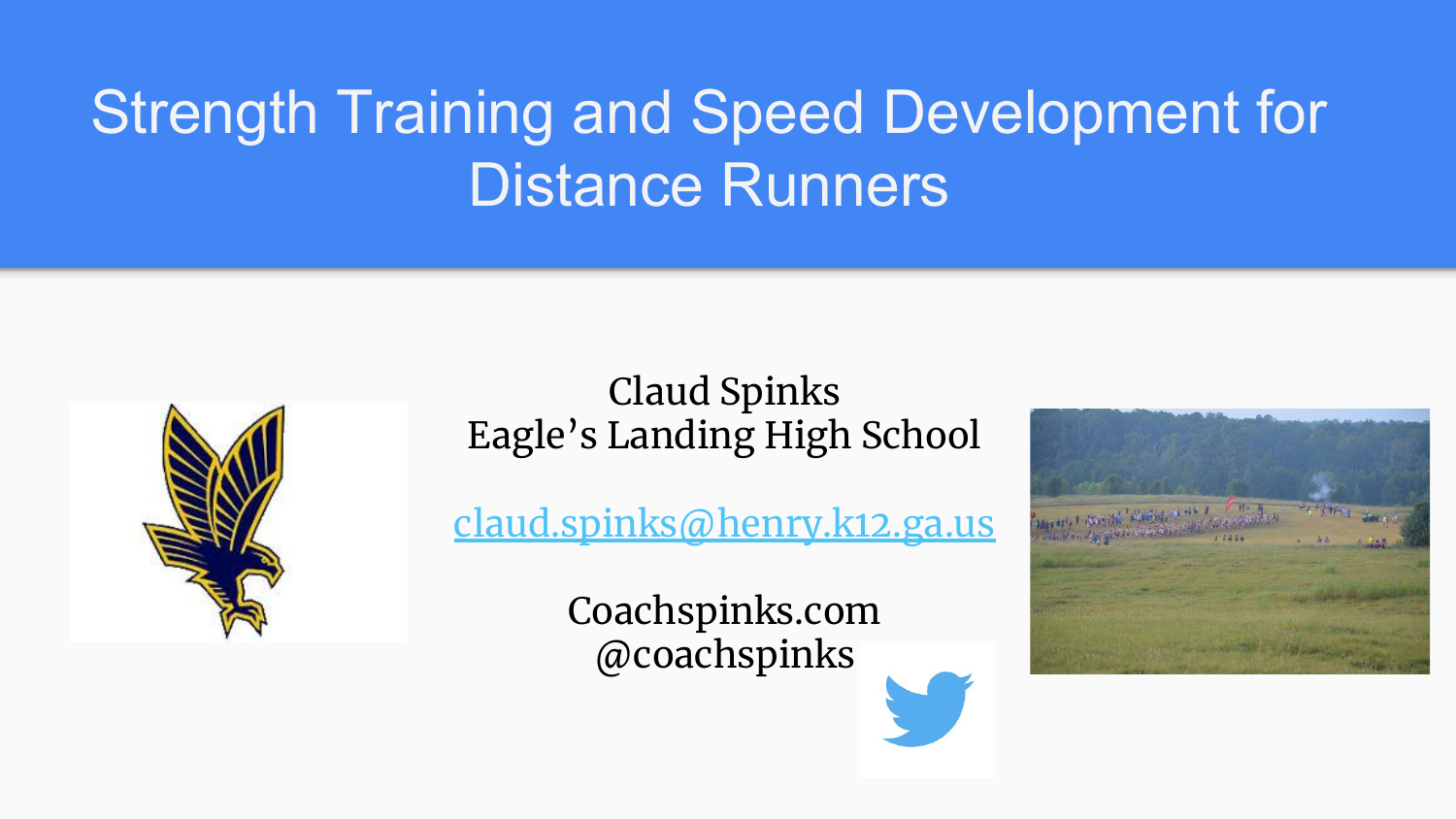### The goal…..PRs, be competitive late and win races

Some thoughts -

- Strength training is not a substitute for running.
- Some coaches think if you have time to strength train....run more.
	- We do our strength training during practice time without lengthening practices
- We don't use the weightroom. We keep it simple and in the stadium
- Strength training....not weightlifting
- One part of an overall training program
- If you can run faster over 400m you can run faster for 1600, 3200 or 5K
- Eagle's Landing boys 4 x 400m relay teams have run 3:18 or faster for 5 straight years. 90% of the members ran xc. The girls ran 3:52 and 3:58 (B team) 7 out of 8 girls ran XC.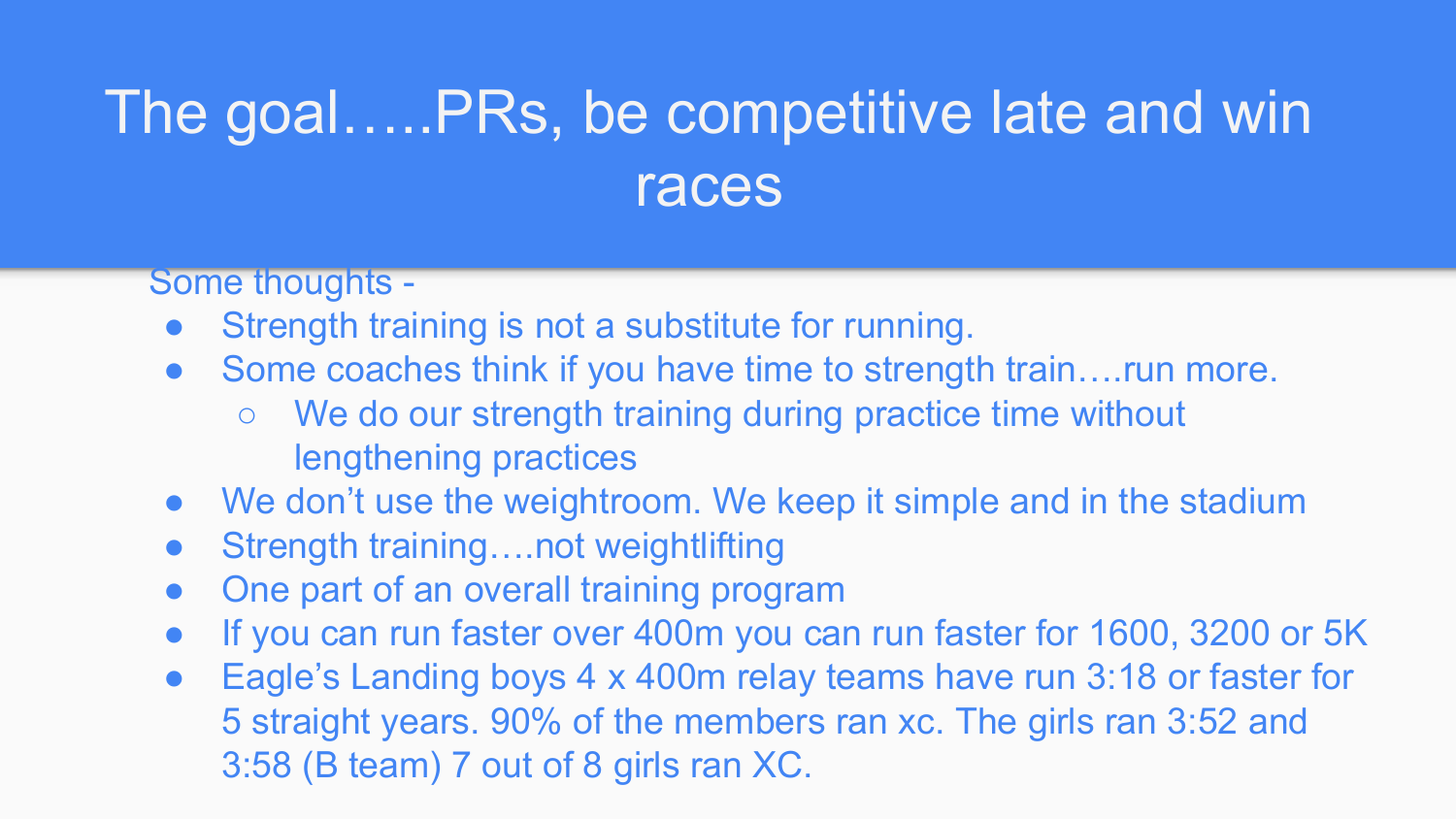### We think speed almost every day:

- #1 Strength Training
- #2 Speed Training
	- The goal is to develop USABLE speed
	- Everything begins with aerobic development!

 $\bigcirc$  Let's look at an example of what I mean by increased speed for distance runners....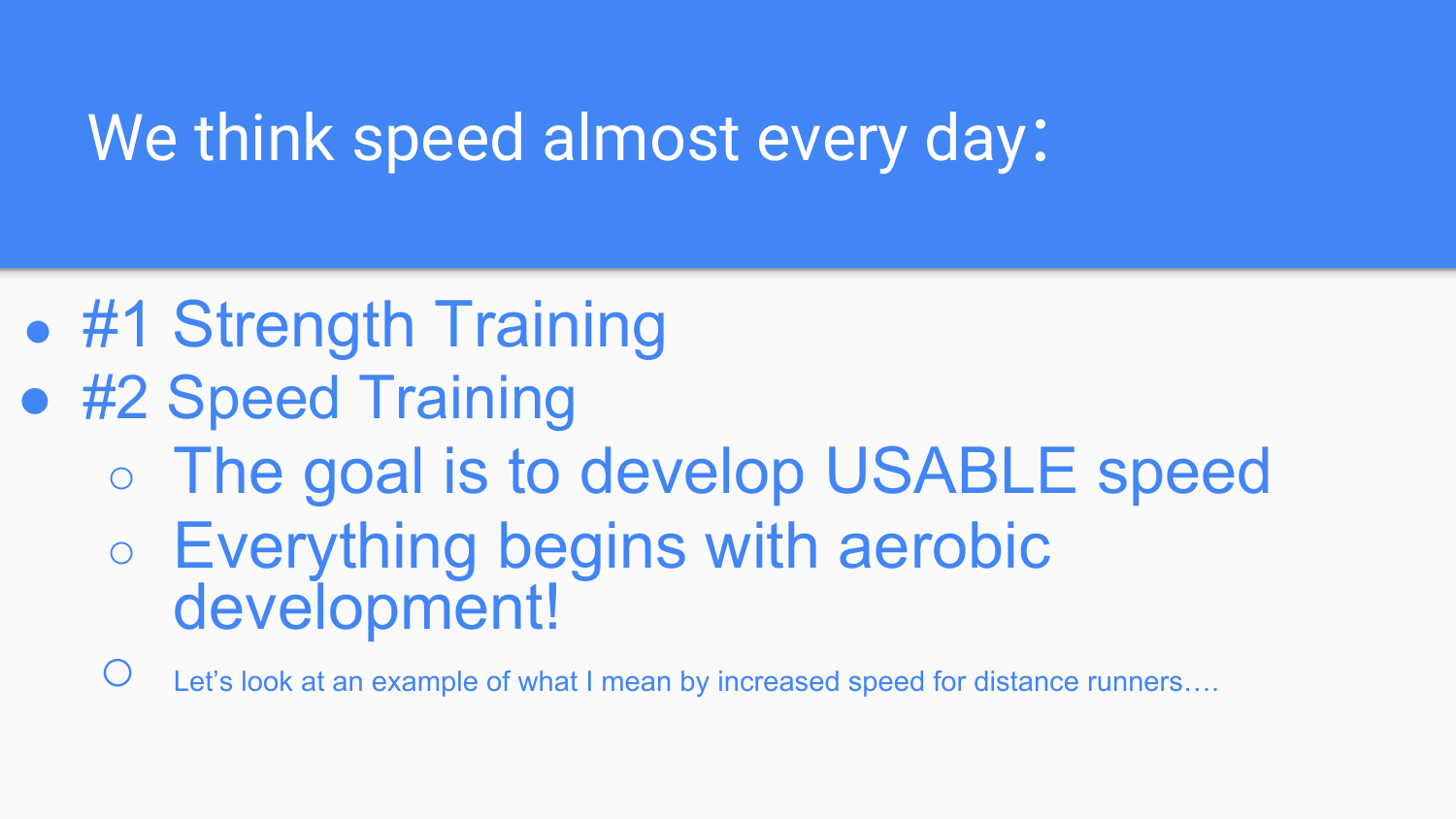

Consistency of training is key…..Zack was one of the most consistent athletes I have coached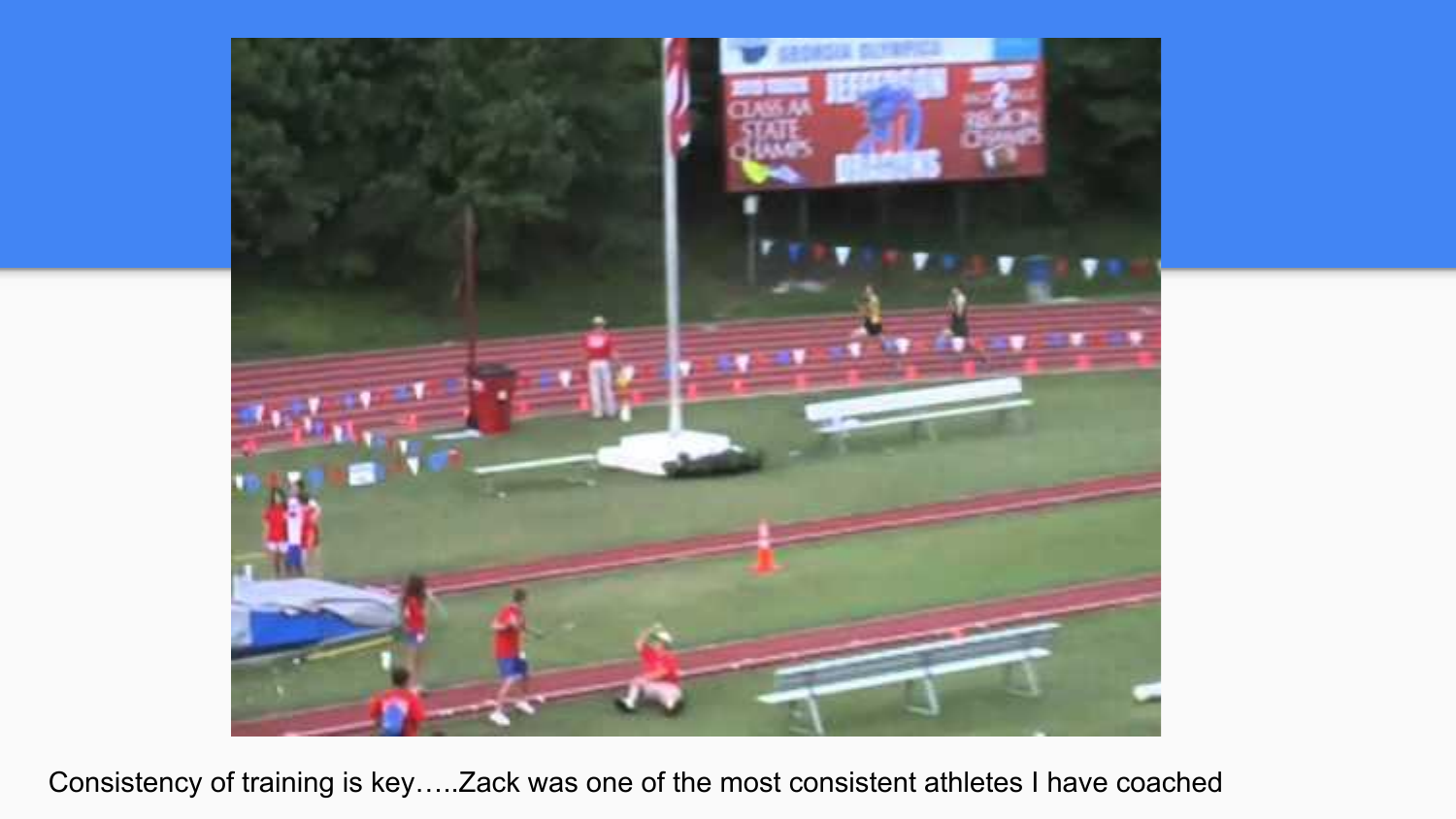# #1 Strength Training

- Try to schedule workouts after your runs
- Divided into lower and upper body (focus is on lower)
- Do lower body (legs) after your hard days. Make your rest days a REST day.
- Stretch well after your workouts
- Strength Training is PART of an overall training program
- Most strength training is done with body weight
- Your goal is to run/race faster!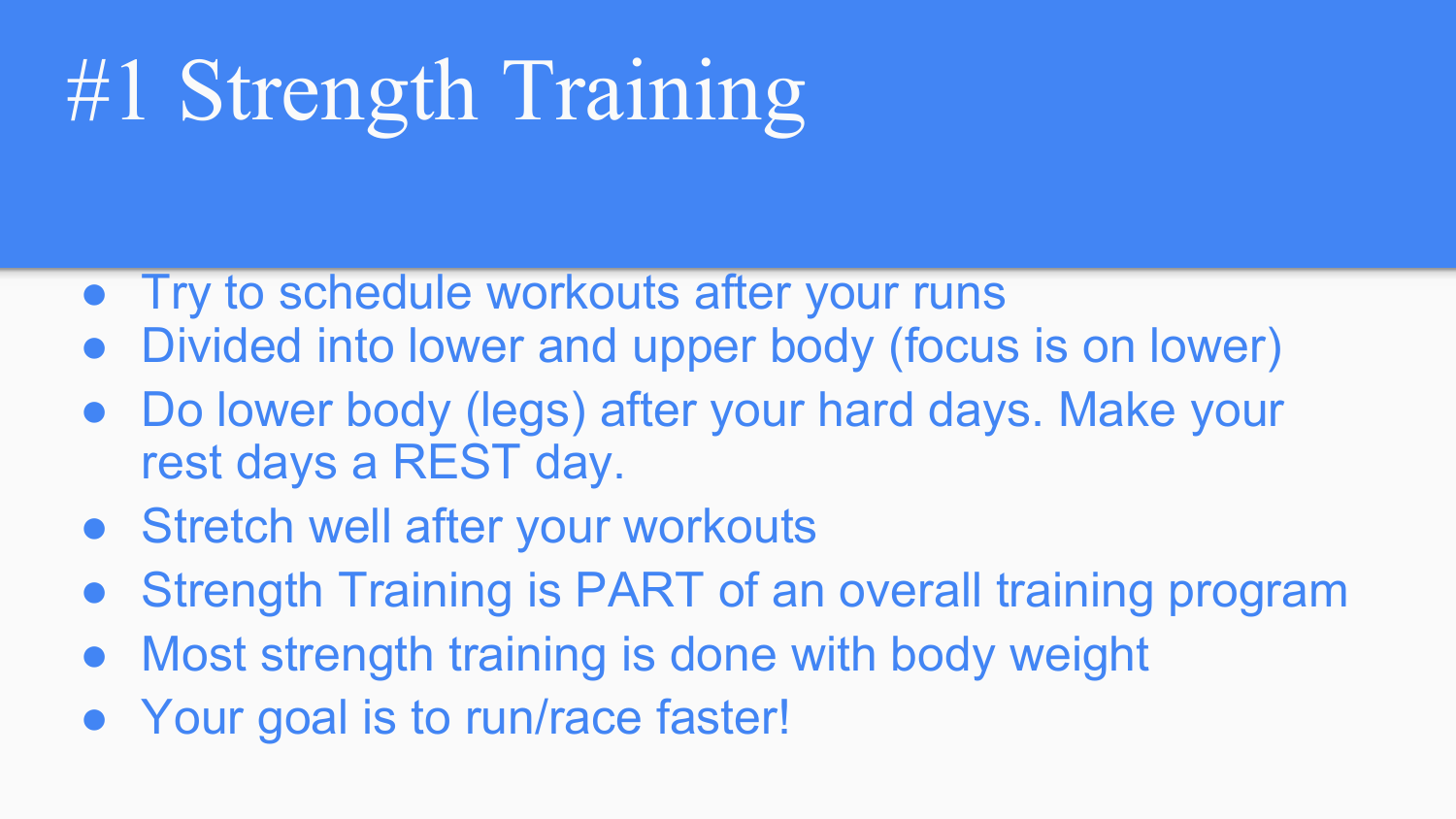### The training year

Summer - add mileage and strength.

Fall - continue mileage and strength. As you get closer to the end of your season start cutting back the strength training.

Winter - similar to summer

Spring - similar to fall, continue strength training but as you get closer to the big day cut back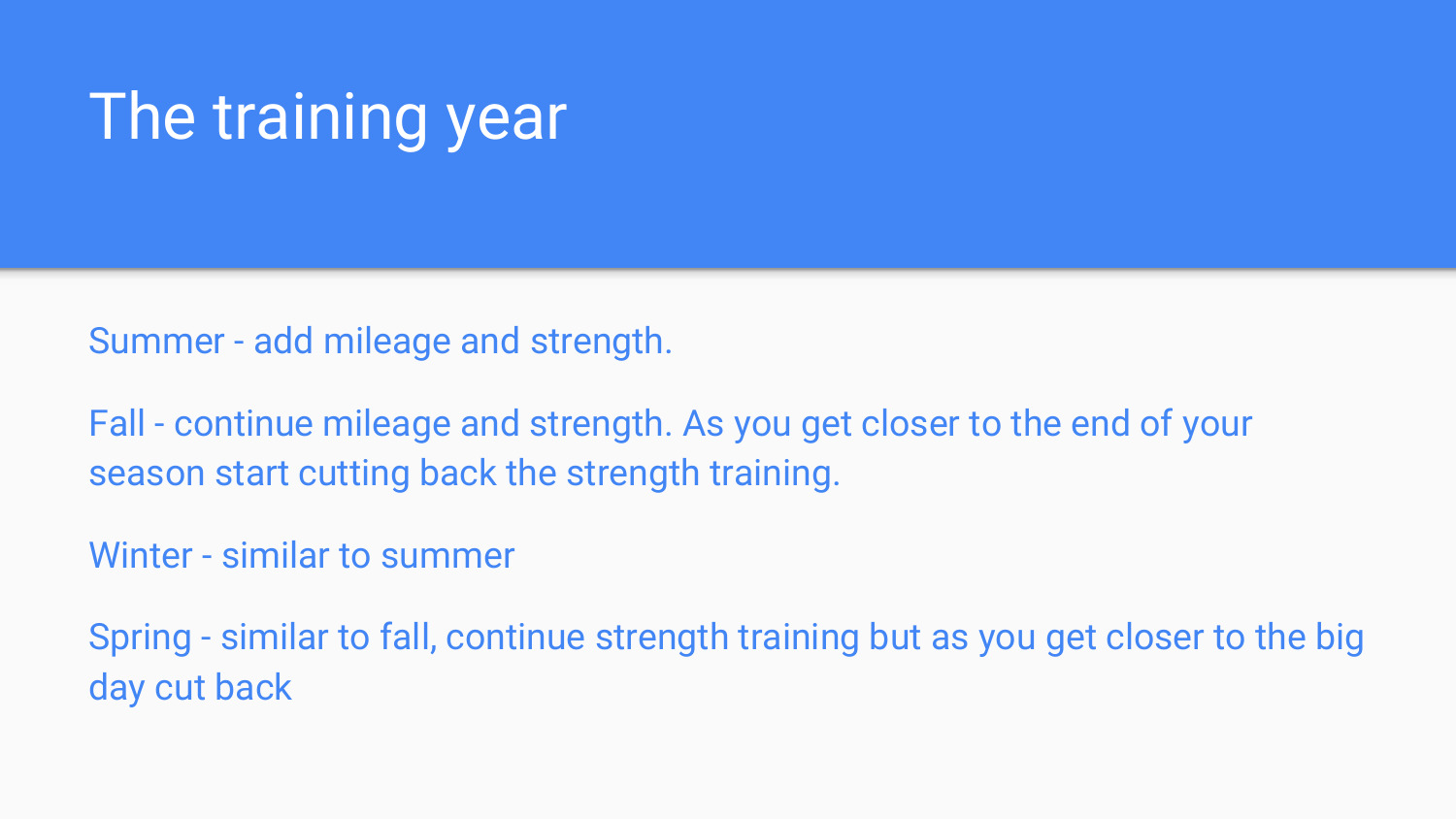## Lower Body

- Shoot for 2 leg/lower body workouts per week • We use 3 basic exercises (4 for the advanced)
- 10 12 reps per exercise (except lunges)
- Work up to 3 sets of each exercise per session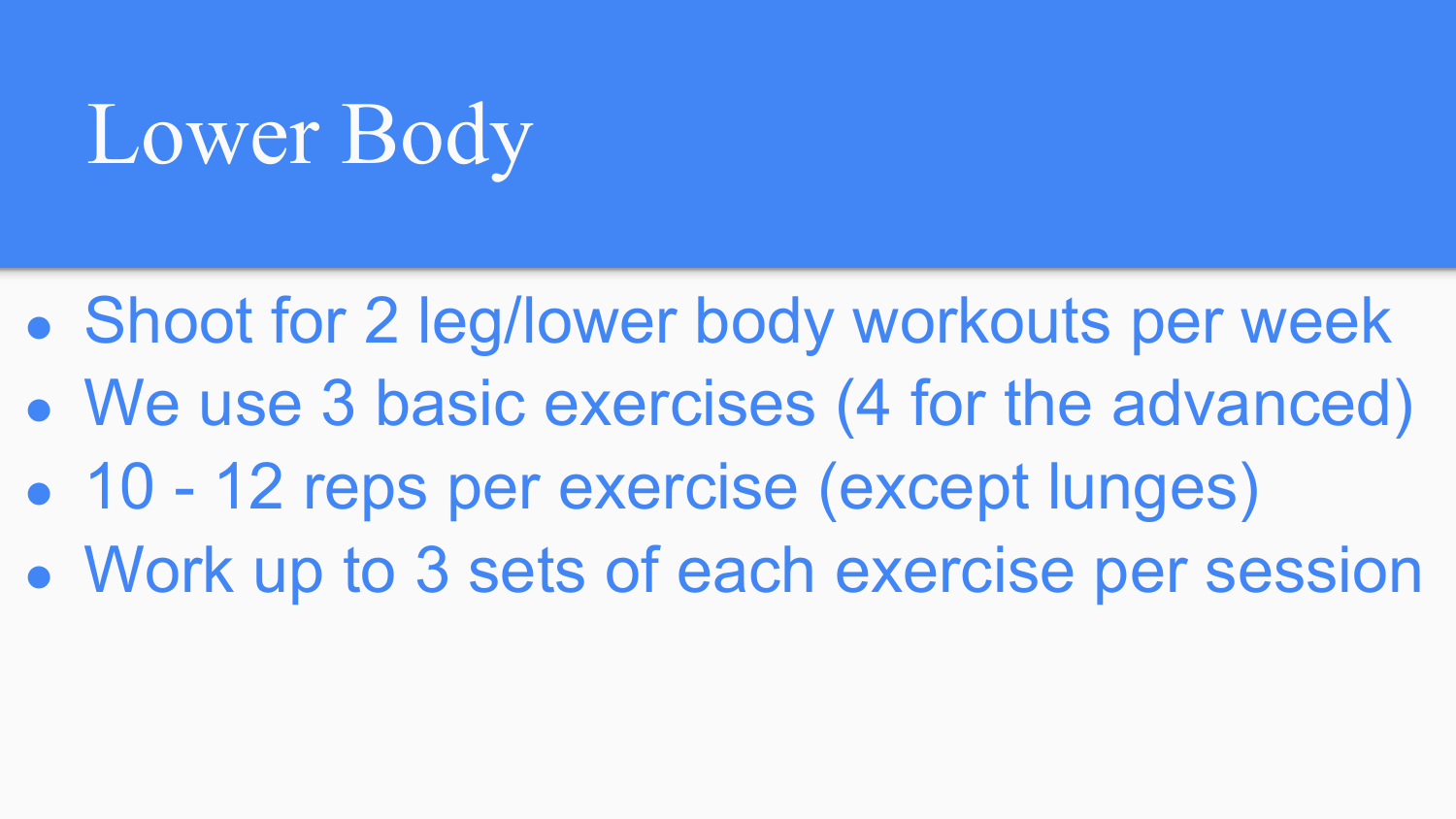### Leg Exercises - keep good form and body alignment and arm action

- Bench step ups explode up and extend with your lower leg
- Bench Squats thigh should go parallel to the floor but not past 90 degrees
- Lunges thigh should go parallel to the floor but not past 90 degrees
- Bench Jumps don't do these unless supervised by your coach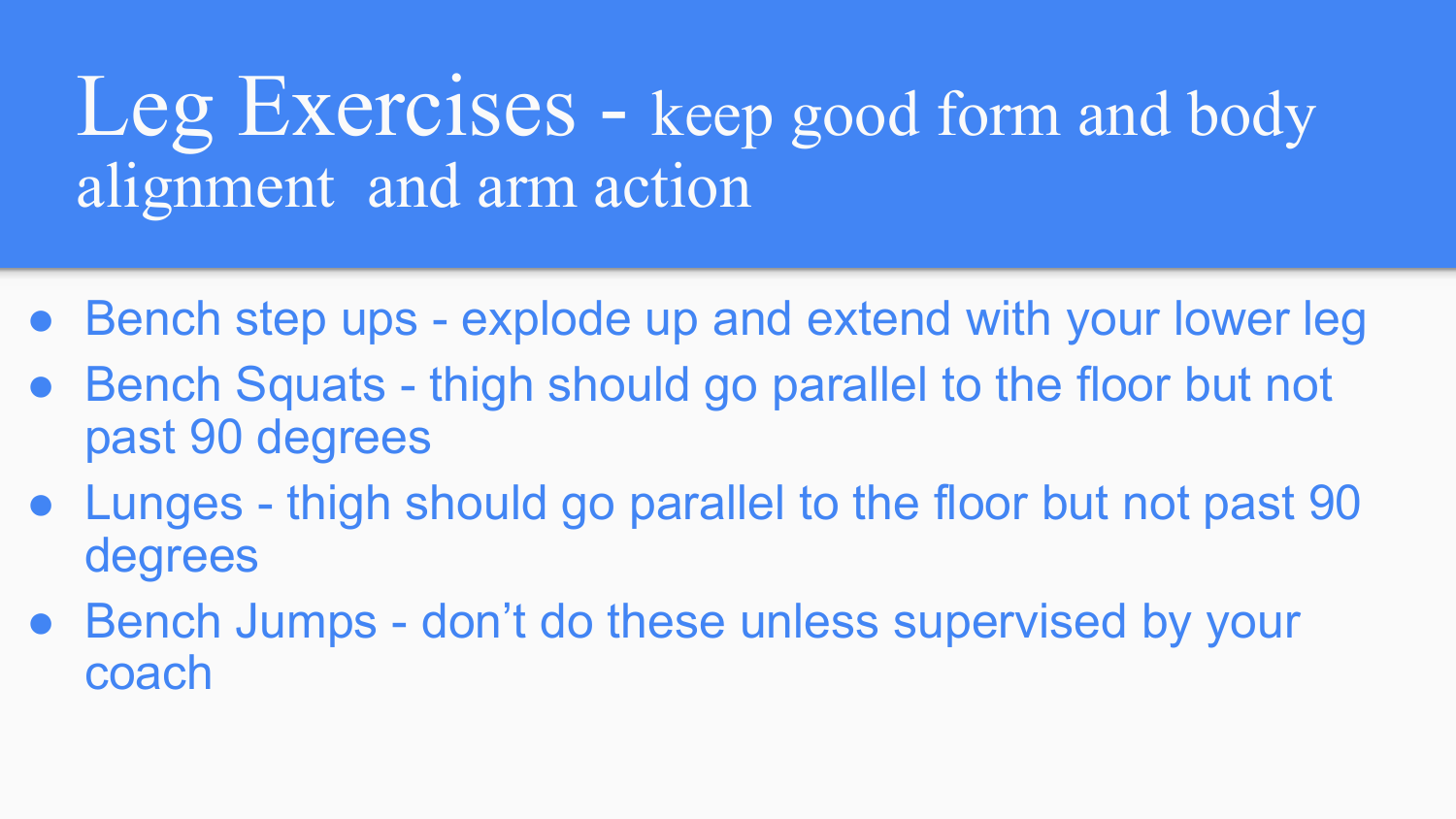## Bench Step ups

Explode up. Use correct arm motion



Start with 1 set of 10, work up to 3 sets of 10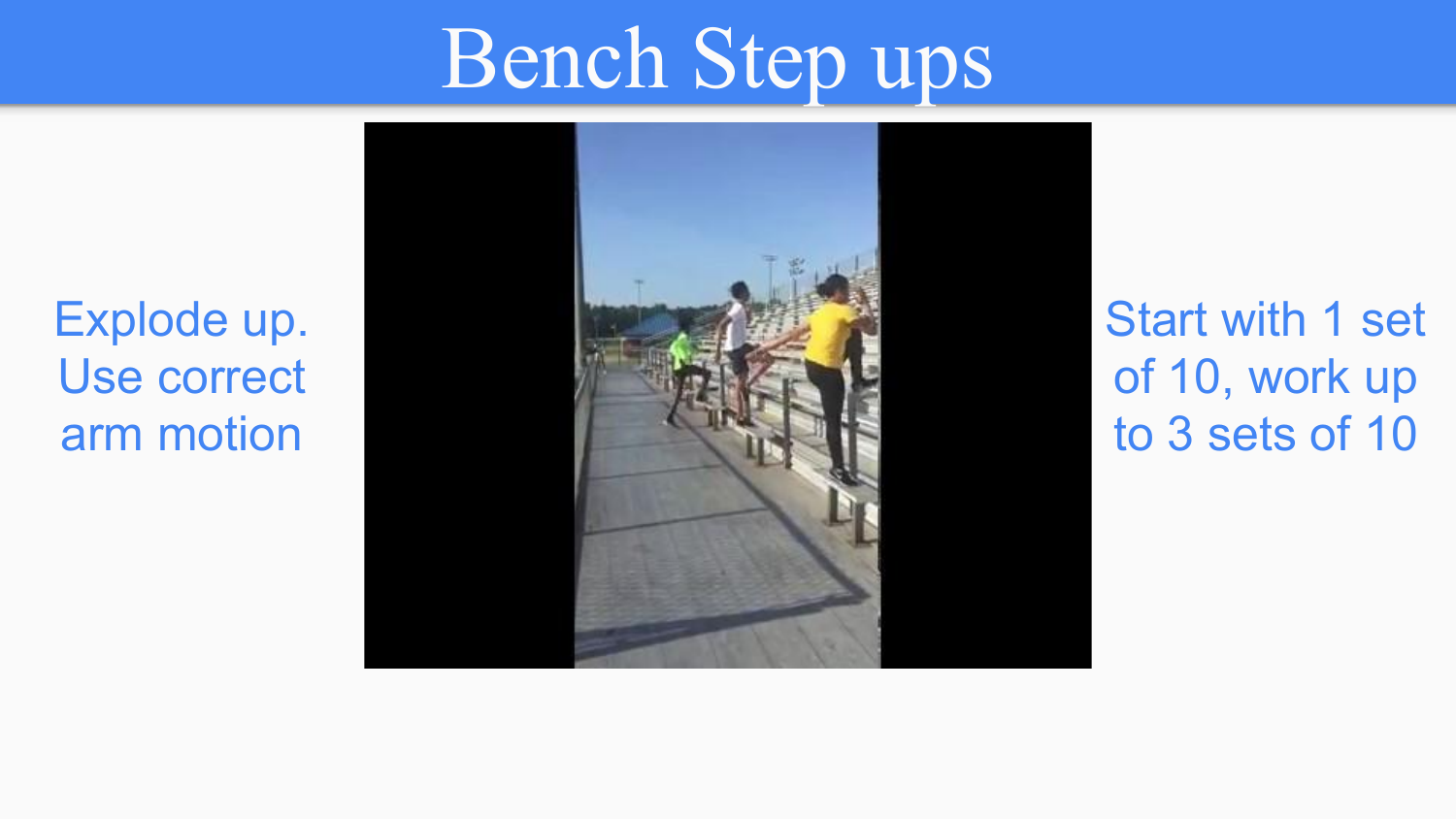## Bench Squats



#### Thigh should go parallel to the floor but not beyond Use correct arm motion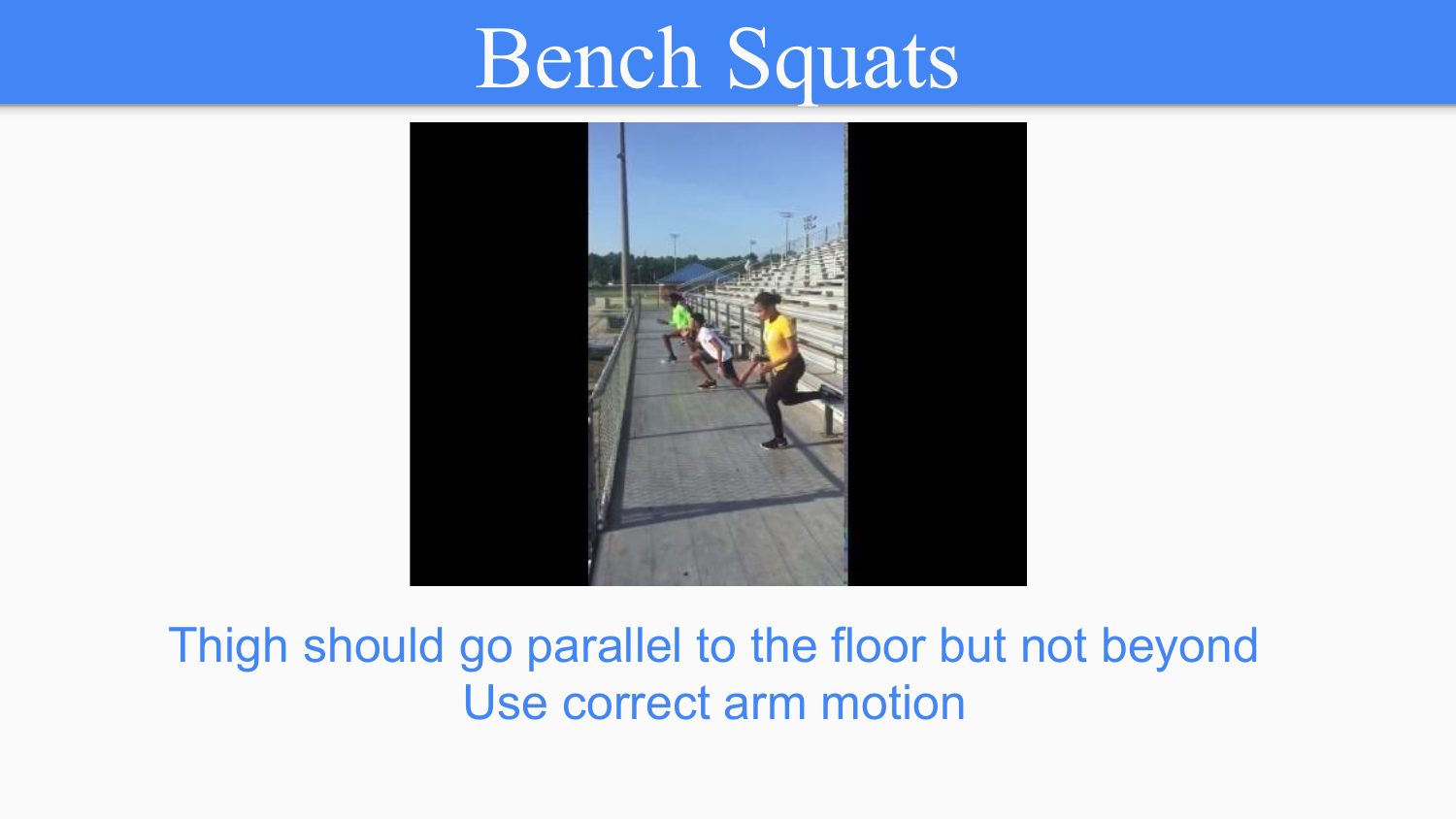

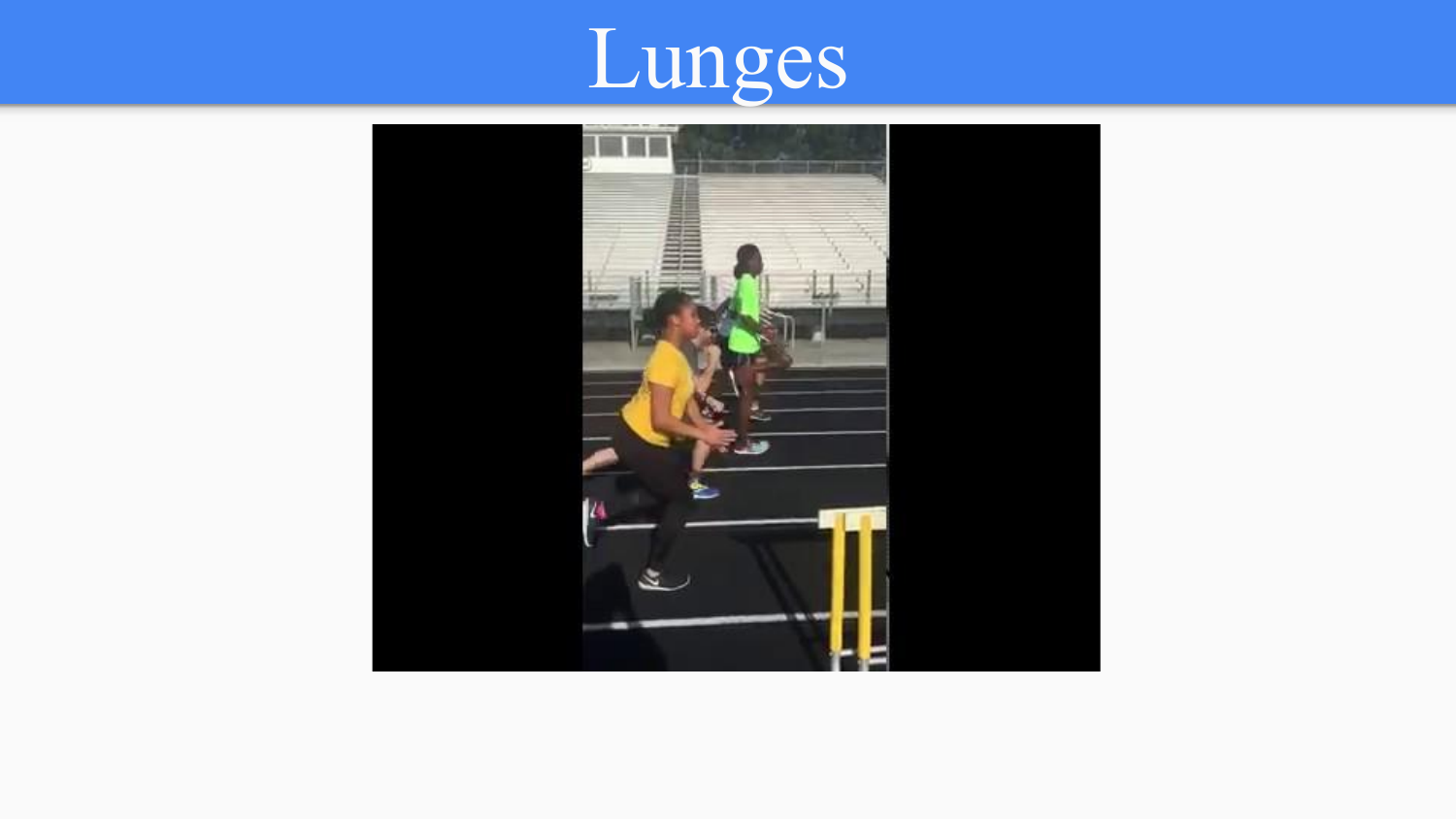#### Box Jumps

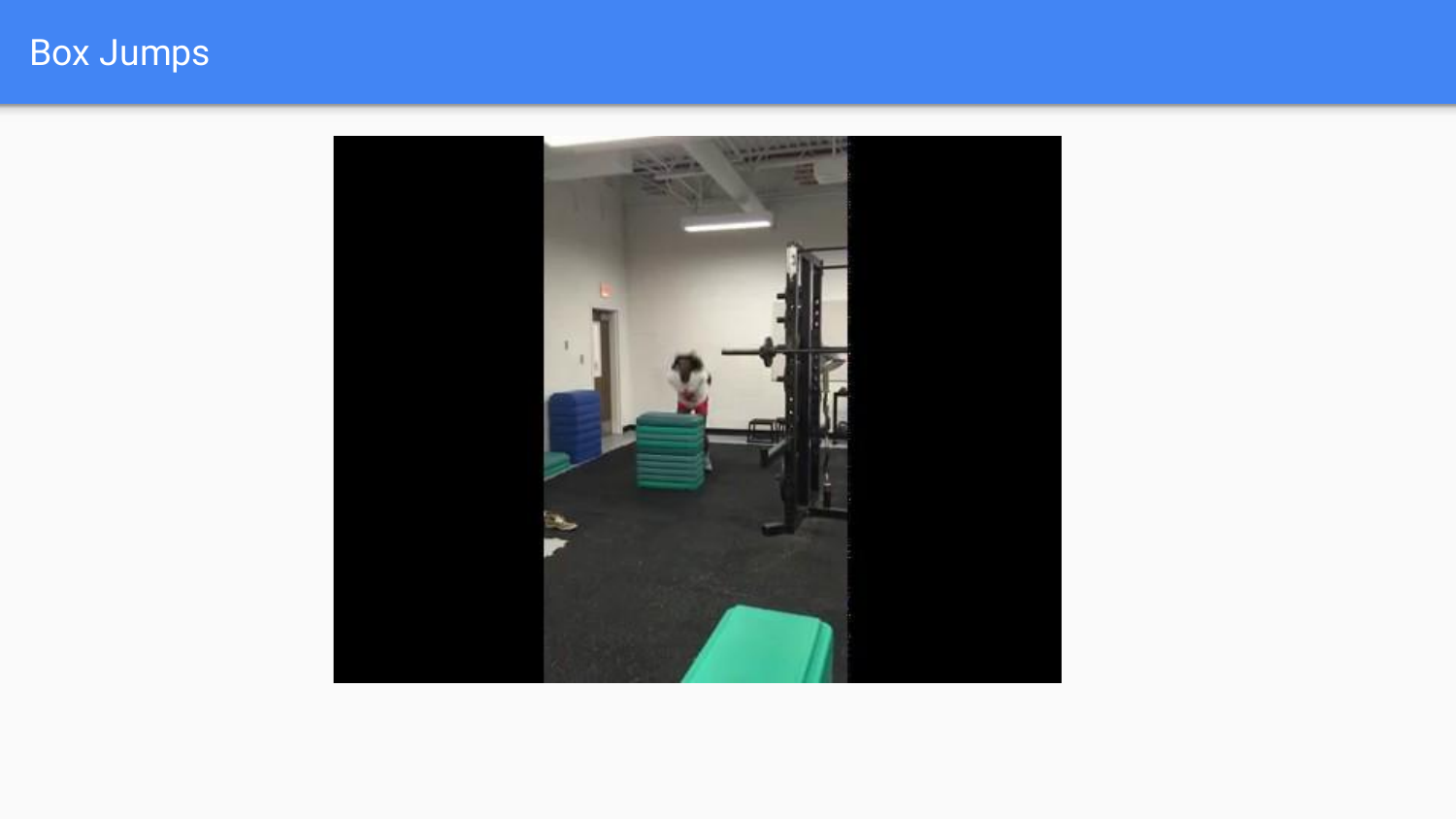# Upper Body

- Shoot for 2 workouts per week
- Use spotters if needed
- Shoot for 10 or more reps during each set
- Add sets as you get stronger up to 3 total of each exercise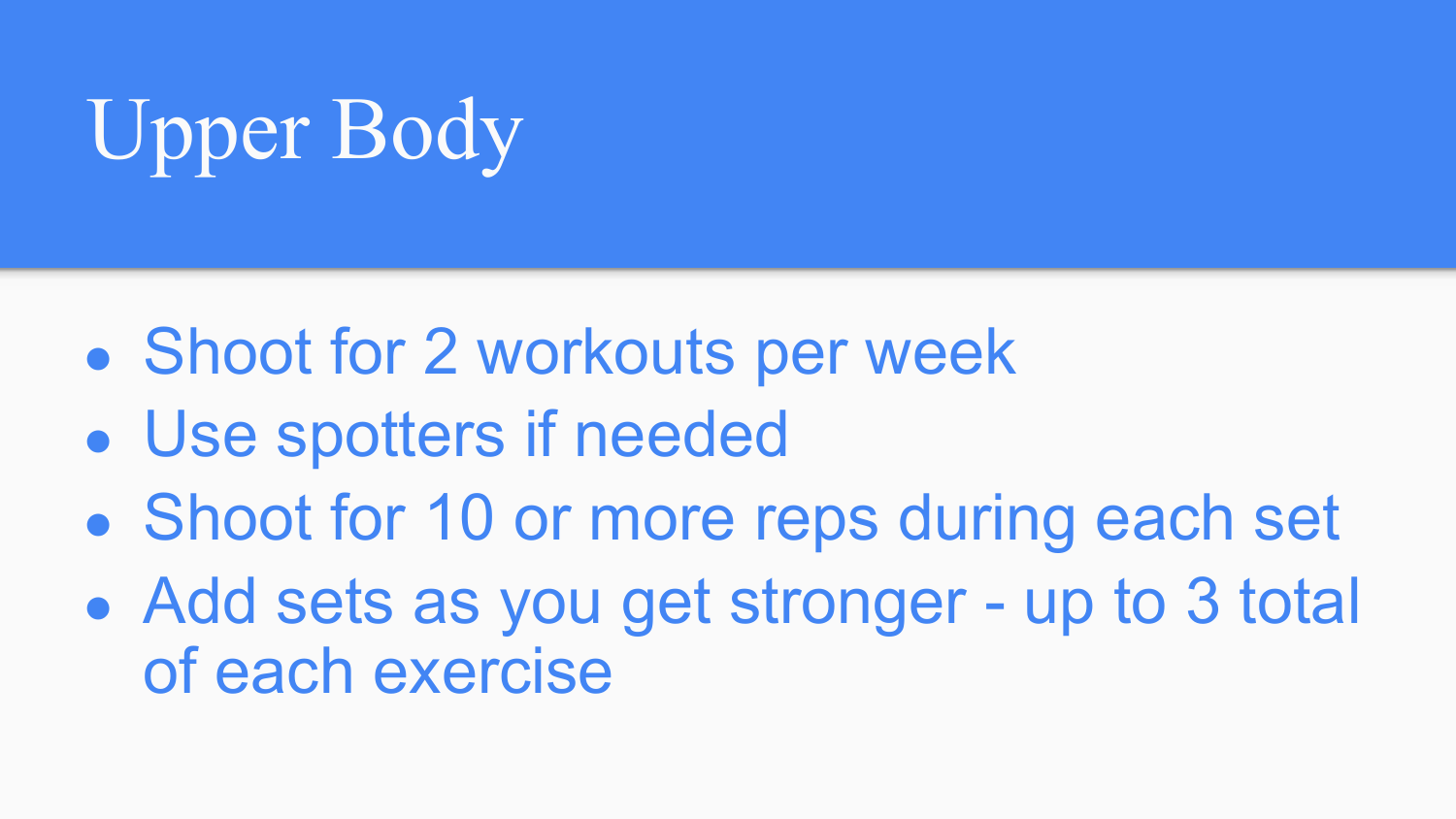# Upper Body Exercises

- Pull-ups use wide grip
- Dips keep your chin up and bring your elbows to 90 degrees
- Pushups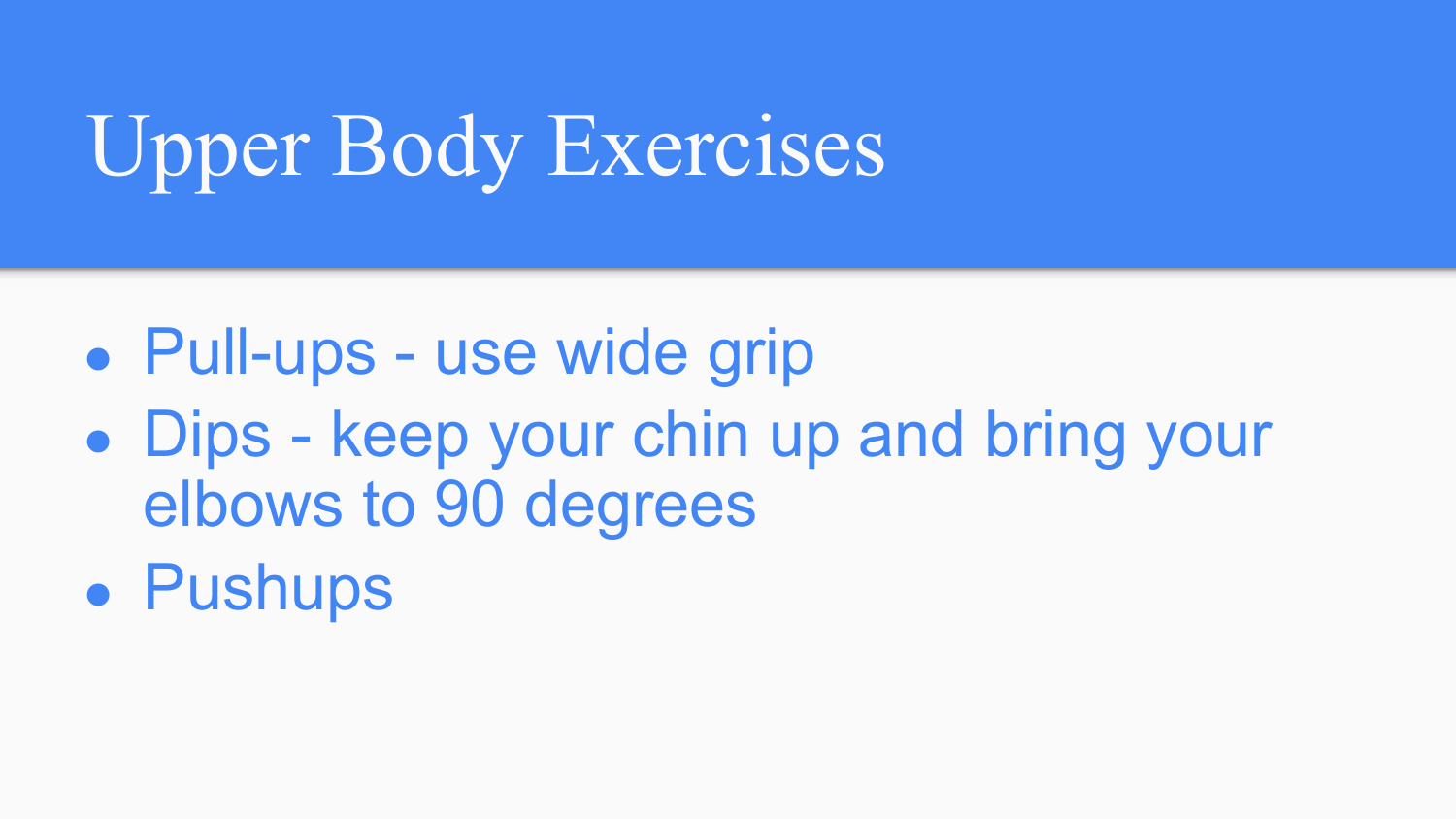## Abs and Lower Back

- Shoot for 4 6 different exercises
- Use time instead of reps to measure yourself
- Start with 30 seconds and work up to 1 minute or more of each one
- Work lower abs, upper abs and sides (external obliques)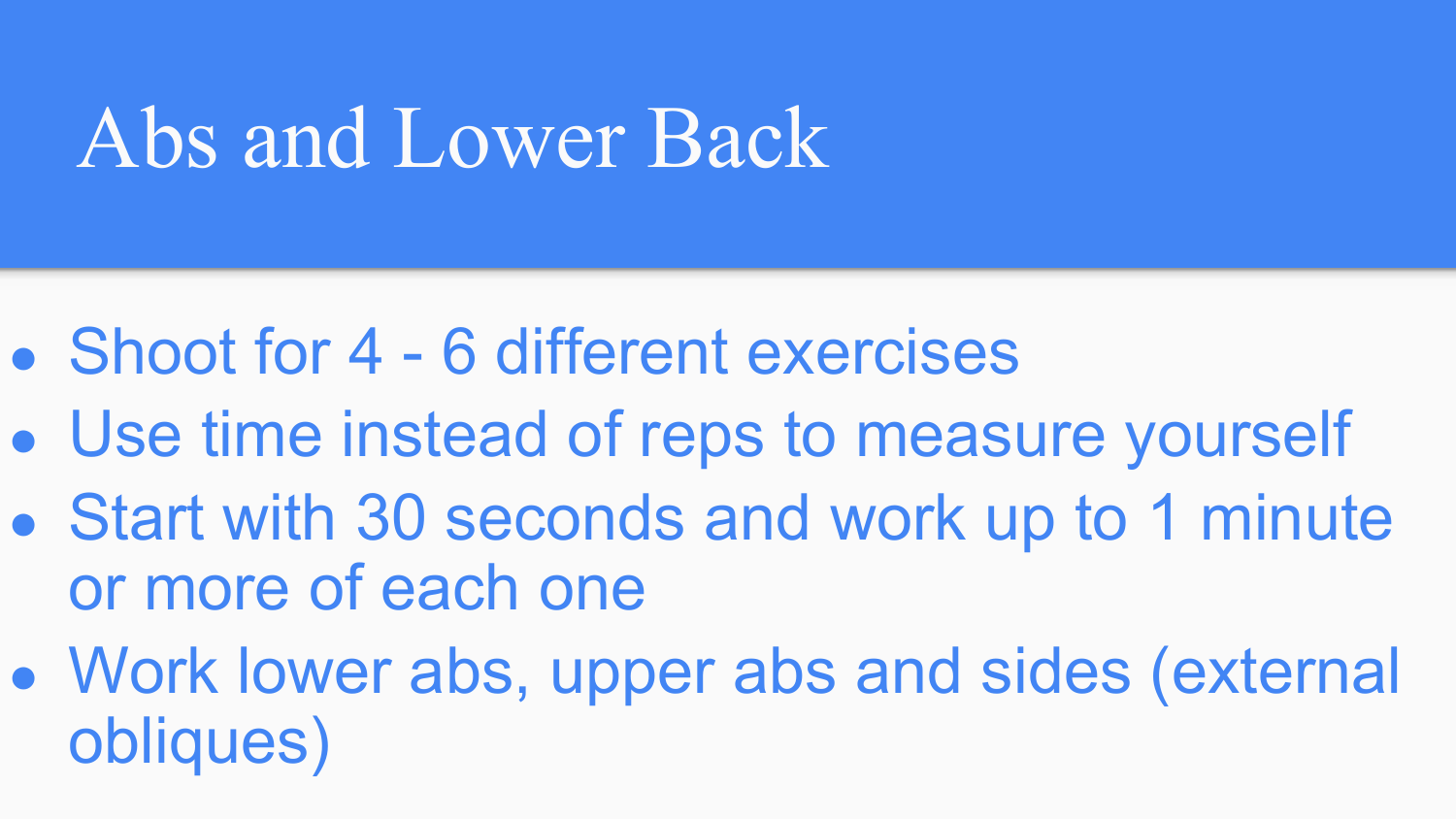# Hip Series - strength and flexibility (injury prevention)

- Fire Hydrant
- Straight back
- Forward circle
- Backward circle

https://www.youtube.com/watch?v=La3xYT8MGks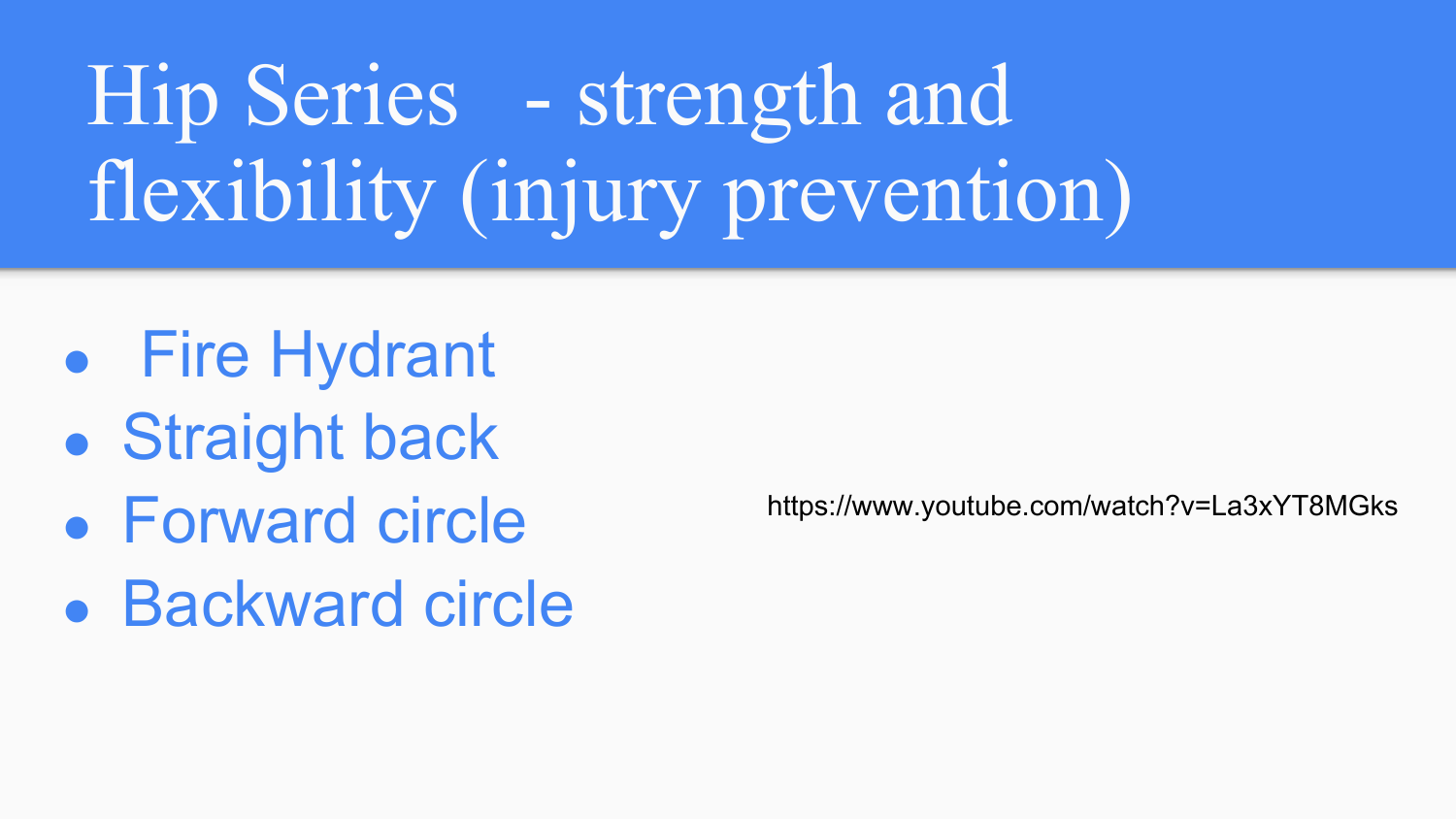# #2 Incorporating Speed into your training

- Form Drills (A skips, B skips, high knees, etc)
- Strides and falling start strides
	- Summer and early season do 4-6 strides about 50 - 70m twice per week.
	- Later do 6 strides of 100/120m 3 times per week.
	- Give yourself full rest between strides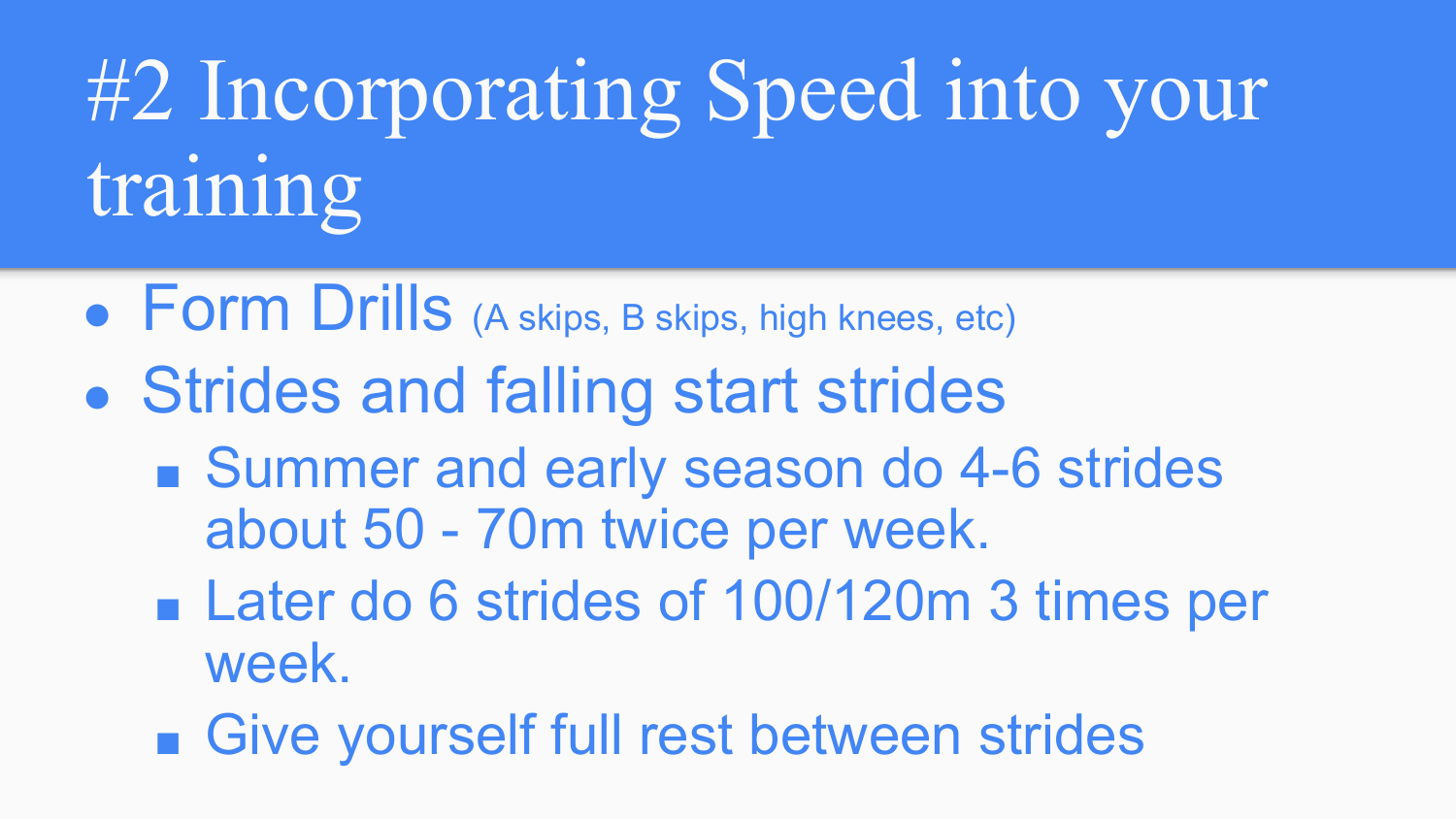### Falling Starts



- **Fall forward**
- Wait as long as possible to take your first step
- Stay on your mid-foot as long as possible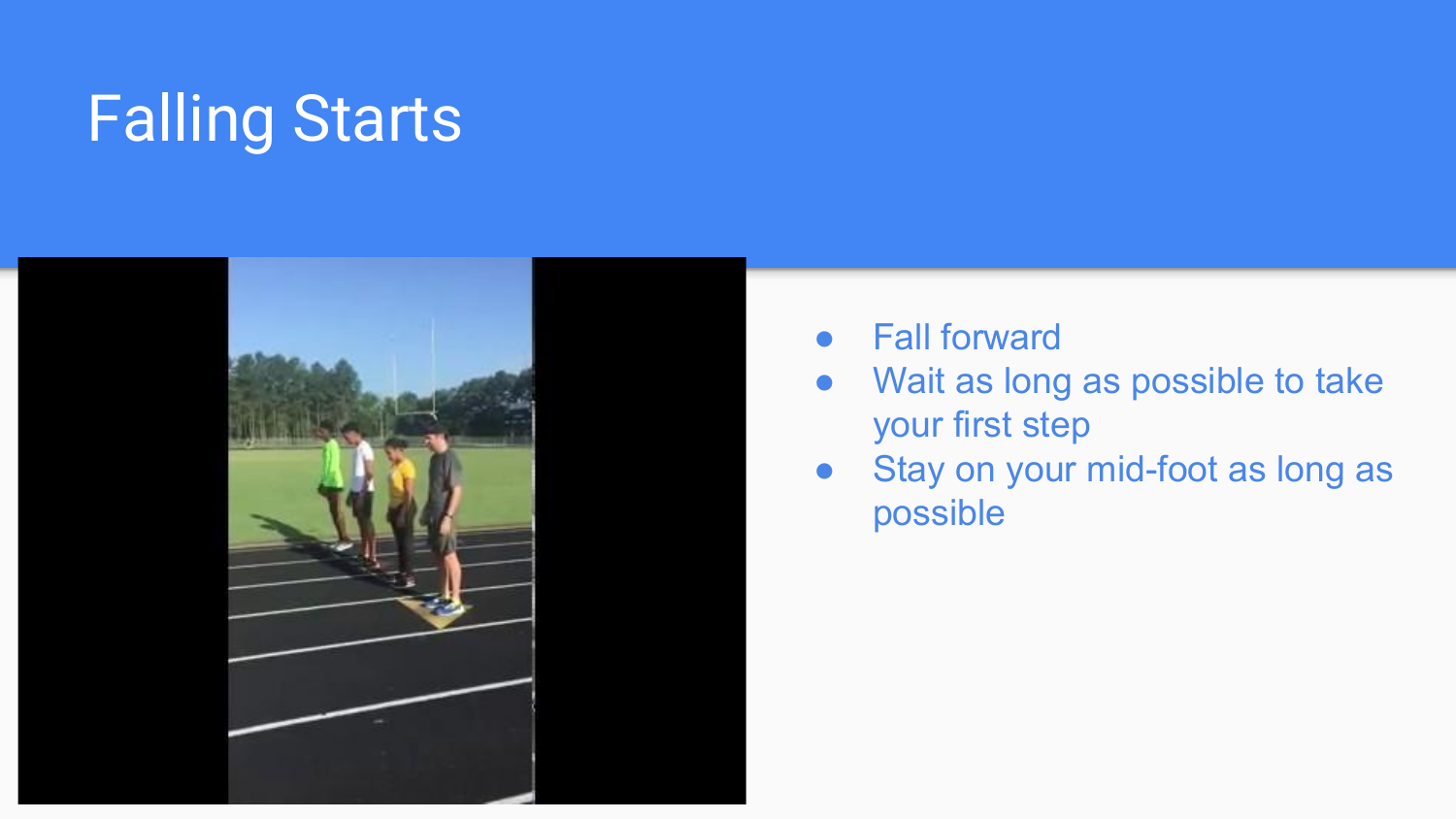

• Promotes good form and strength ■ Hill repeats - 300m to 400m hill, run up the hill at a moderate pace, jog down ■ Hills on runs - find a hilly loop ■ Hilly blasts - run up the hill for 10 seconds, walk back down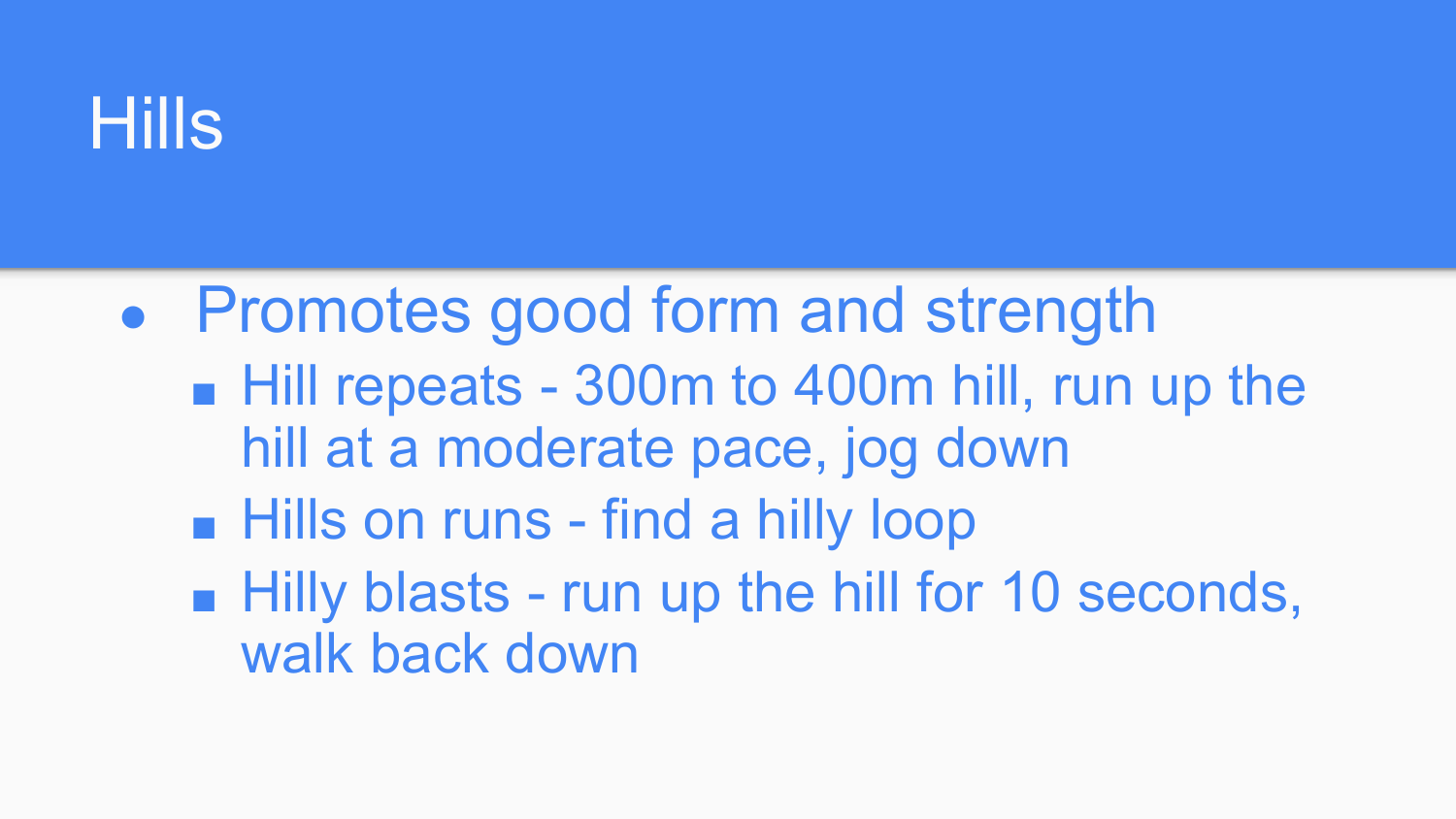## The little things

- Rest
- Stretch
- Hydrate
- Stretch/Warmup
- Injury prevention and care/ice
- Have fun at camp, don't race every run